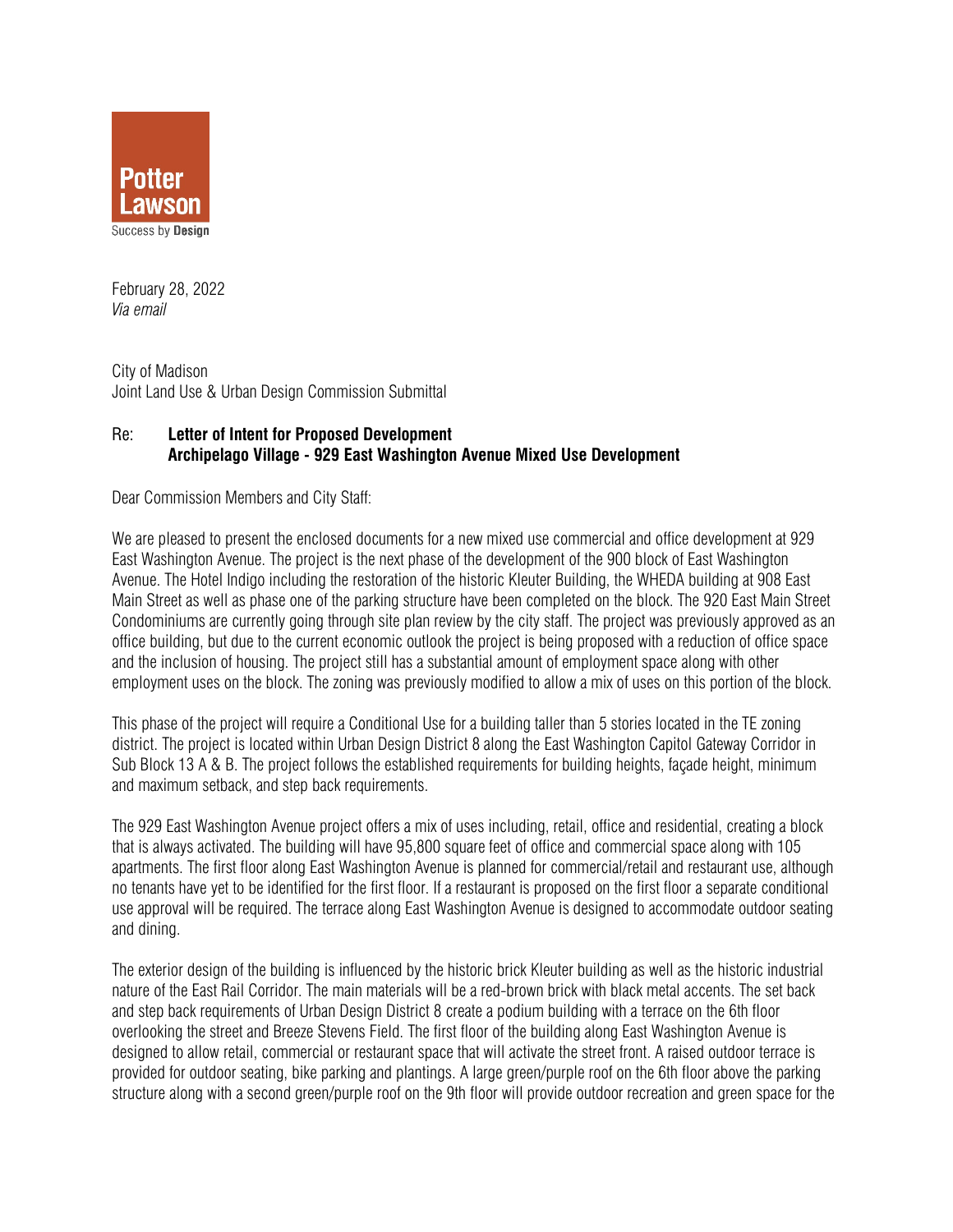tenants as well as storm water retention and management. The 6th floor green roof was approved as part of the 920 East Main Street Building and is shown here for reference.

Mechanical units are enclosed on the top floor of the building in a mechanical room that faces the courtyard. Emergency generators along with loading and trash room are enclosed on ground floor of the parking garage along the internal drive.

Parking is provided in the parking structure above the retail floor and in the center of the block. The 929 East Washington project will add on to the existing phase one parking structure. The parking structure is shared with the other buildings on the block including the 920 East Main Street condominiums, the WHEDA building and the Hotel Indigo. The parking structure will have approximately 723 vehicle stalls, of which approximately 333 will be allotted for the 929 building uses.

## **Site Description**

The 4.3-acre property is located on the 900 block of East Washington Avenue, bounded by South Paterson Street, East Main Street, South Brearly Street and East Washington Avenue, with the exception of a 10,800 square foot parcel on the corner of South Brearly Street and East Washington Avenue.

### **Project Data**

Zoning District: TE, Traditional Employment Urban Design District 8 Aldermanic District 6, Brian Benford Building Use: Office, commercial and residential uses. Future first floor uses may include retail and restaurant. Building Stories: 14 Stories First Floor Elevation: 852' (18" above grade) Building Height: 156'-6", tops out at elevation: 1008.5' Maximum height allowed per FAA within 3-mile radius of the airport: Elevation: 1009' or 157.0' tall (1009' –  $852' = 157'$ First Floor potential commercial/retail/restaurant area: approximately 12,000 Useable Square Feet Setback from property line along East Washington: 15' Trash for the new 929 building is provided in an enclosed room within the parking structure and is accessed from the internal drive.

#### **Urban Design District Eight – Preliminary Summary of Standards & Requirements: Block 13.a**

- 1. Building Height Requirements:
	- a. 12 stories maximum with 3-5 stories at the street level.
	- b. Building Height provided: 14 stories with 4 stories at street level
	- c. Building Height requirement: Maximum height without bonus stories: 147'
	- d. Building height proposed: 156'-6", this is 9'-6" over the maximum that the building height allows before the bonus story allowance.
	- e. 3 bonus stories are allowed on block 13a. This project is only asking for an additional 9'-6" in height.
	- f. Bonus story requirements fulfilled by:
		- i. Structured parking shared by multiple users with space for public use
		- ii. Mid-block and through block public pedestrian, bike and or vehicular connections.
		- iii. Minimum of 50% vegetative roof cover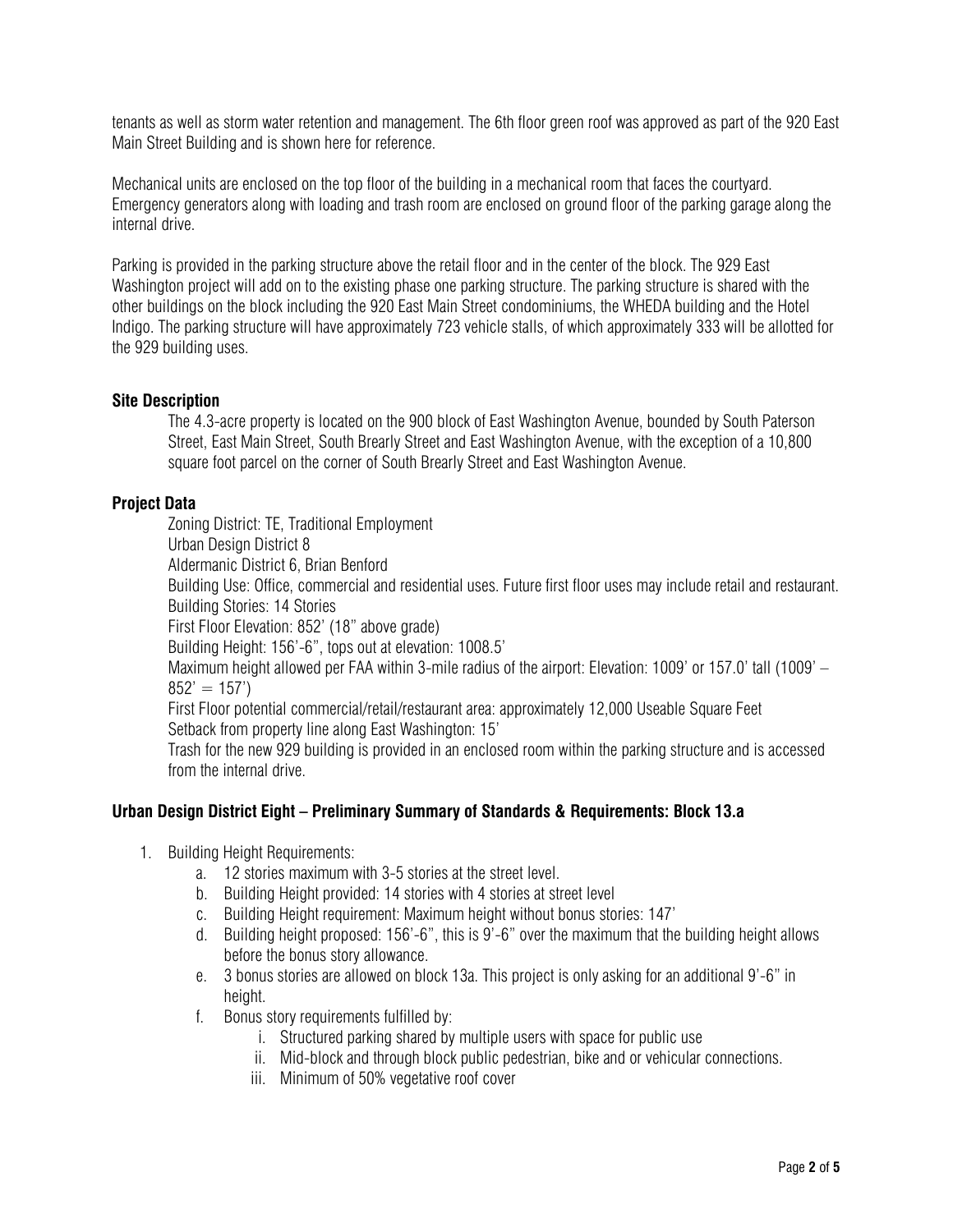- iv. Rehabilitation of historic structures: Kleuter Building and Wisconsin Telephone Garage and Warehouse.
- 2. Building Location and Orientation Requirements:
	- a. 15' minimum setback along East Washington and 10' maximum setback along South Patterson.
	- b. Building Location and Orientation provided: 15' setback along East Washington
- 3. Parking and Service Area Requirements:
	- a. Parking should be located behind or along the side of the building. No additional access points shall be added along East Washington. Landscape tree islands shall be provided at a ratio of 1:12
	- b. Parking and Service Areas Provided: Structured parking is in the center of the block and behind the current proposed development. Loading and trash are located along the internal north south drive that was approved as part of the Hotel Indigo project. Subsequent future phases will continue to enclose and screen the centrally located parking structure. No new surface parking is proposed for this phase.
	- c. The main parking access is from South Brearly and South Paterson Streets.
- 4. Landscaping and Open Space Requirements:
	- a. Street façade along East Washington shall provide a dual canopy of trees along both the building setback and the public right of way.
	- b. Landscaping and Open Space Provided: A dual tree canopy is provided along East Washington along with a raised terrace for outdoor seating.
	- c. A green roof is located above the parking structure and on the  $9<sup>th</sup>$  floor courtyard.
- 5. Building Massing and Articulation Requirements:
	- a. All visible sides of the building shall be designed with details that complement the façades. Architectural details at the ground floor shall be provided to enhance the pedestrian character of the street. Mechanical equipment shall be screened and integrated with the building design.
	- b. Building Massing and Articulation Provided: The ground floor of the building provides glazing and transparency to the retail spaces, along with an articulated façade of brick with metal panels. Signage and decorative lighting is incorporated into the retail storefronts. First floor uses are intended to activate the street and outdoor terrace. Mechanical equipment is located internally and screened.
	- c. The 4-story building base is more articulated with frosted glass windows concealing the parking structure floors above the retail floor. The upper floor volume continues the brick façade detailing accentuating the verticality of the building with floor to ceiling glazing. The top floor is stepped back to create a unique top to the building as well as to create larger outdoor terraces for the upper floor units.
- 6. Materials and Color Requirements:
	- a. Exterior material shall be durable, high-quality materials and appropriate for external use.
	- b. Materials and Colors Provided: Durable materials shall be used. The building is mostly a brick building, along with metal and metal panel accents.
- 7. Window and Entrance Requirements:
	- a. 60% of the ground floor shall be glazing.
	- b. Window and Entrances provided: 60% or more of the ground floor will be glazing on the primary street façade.
- 8. Restoration of Buildings with Historic Value Requirements: Owners are encouraged to restore the original character of historically significant buildings.
	- a. Restoration of Buildings with Historic Values Provided: The Kleuter Wholesale Grocery Warehouse building was designed by Alvin E. Small and built in 1915. It was built for Kleuter and Co, one of Madison's most well-known wholesale groceries at the time. The five story building consisted of brick and cast-in-place reinforced concrete. The primary façades along East Washington Avenue and South Peterson Street are brick façades and were designed in the prairie school style. These façades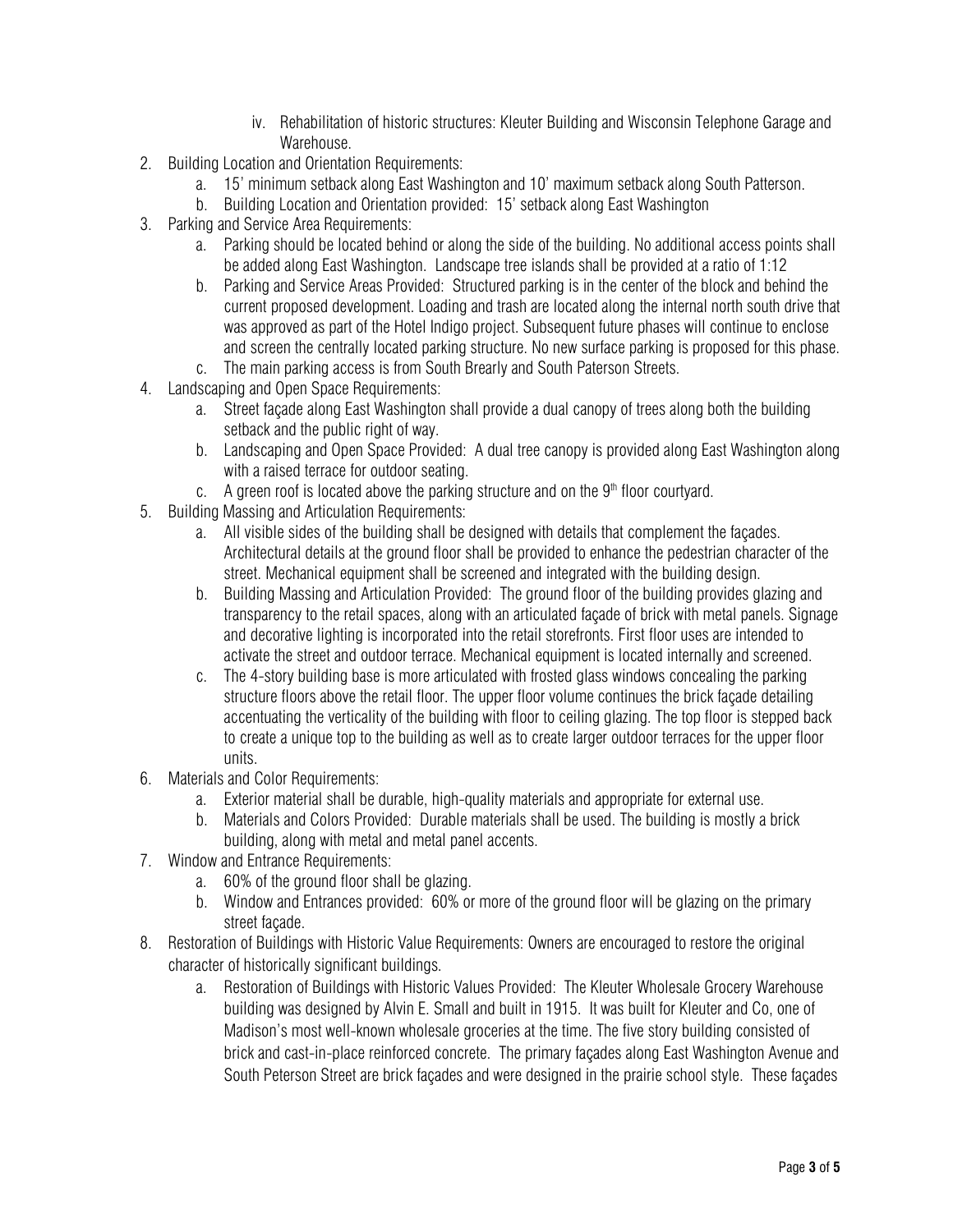remain largely unaltered. All exterior façades will be restored to their original character as part of the historic restoration and reuse as the Hotel Indigo.

- b. The Wisconsin Telephone Co. Garage and Warehouse building at 926 East Main Street will remain in place and repurposed when the right tenant is identified. The brick garage has masonry buttresses and a gabled metal roof, it was built in 1929 in a Colonial Revival style, the architects were Herbst and Kuenzli. The project is not registered as a landmark but is eligible for the designation.
- 9. Signage
	- a. Branding and wayfinding signage will be incorporated into the architecture of the building and site entrances.
	- b. A signage package is not part of this submittal and will be completed for submittal to the Urban Design Commission.

# Sustainability and Energy Efficiency

The project has several sustainable and energy efficiency measures. Located in a urban redevelopment district the project provides added density on an underutilized site in downtown Madison, reducing sprawl and saving greenspace. Two historic buildings on the block will remain and be restored. The project contains all structured parking within the center of the site creating a better pedestrian experience at the street level. By not over building parking stalls the project encourages use of mass transit and other means of transit beside personal vehicles, which also helps to reduce traffic and reduce greenhouse emission. An indoor bicycle storage room located on the first floor, provides a heated space for bike users along with lockers and showers to encourage bike usage. 2 green/purple roofs will create a connection to nature and allow users to be outside within a landscaped area in the center of the city. The unique construction of the "purple" roofs will reduce storm water runoff from the site and reduce the urban heat island effect.

Each floor has an energy recovery unit to temper the incoming fresh air and reclaim heat. The HVAC system for the tenants will be either a heat pump system or a VRF system. Both systems have a recirculating water or refrigerant loop that allows heating and cooling to occur at the same time, creating efficiencies by extracting heat to cool a portion of the building while using that extracted heat to heat another portion of the building. The boiler that is specified is a high efficiency condensing boiler rated at 96% efficiency. The building will utilize LED light fixtures throughout saving electrical energy. EV charging stations will be incorporated to meet City of Madison Ordinances. The team will work with Focus on Energy to study additional energy efficiency measures and is currently exploring the use of low-profile solar PV panels on the upper roof to provide renewable energy.

A mix of uses is proposed to balance the parking and traffic concerns and to create a vibrant live, work, shop, environment. Additional amenities are proposed on the ground floor to encourage walking and reduce the need for personal vehicles.

#### **Project Team**

| Owner Developer:     | Archipelago Village, LLC      | <b>Curt Brink</b>      |
|----------------------|-------------------------------|------------------------|
|                      | PO Box 512                    |                        |
|                      | 505 N Carrol Street           |                        |
|                      | Madison WI 53701              |                        |
| Architect:           | Potter Lawson, Inc.           | Doug Hursh, Brian Reed |
|                      | 749 University Row, Suite 300 |                        |
|                      | Madison, WI 53705             |                        |
| Civil Engineer:      | 0TIF                          | John Thousand          |
| Landscape Architect: | Ken Saiki Design              | Rebecca DeBoer         |
| Lighting Designers:  | Enterprise Lighting           | Ingrid McMasters       |
|                      |                               |                        |